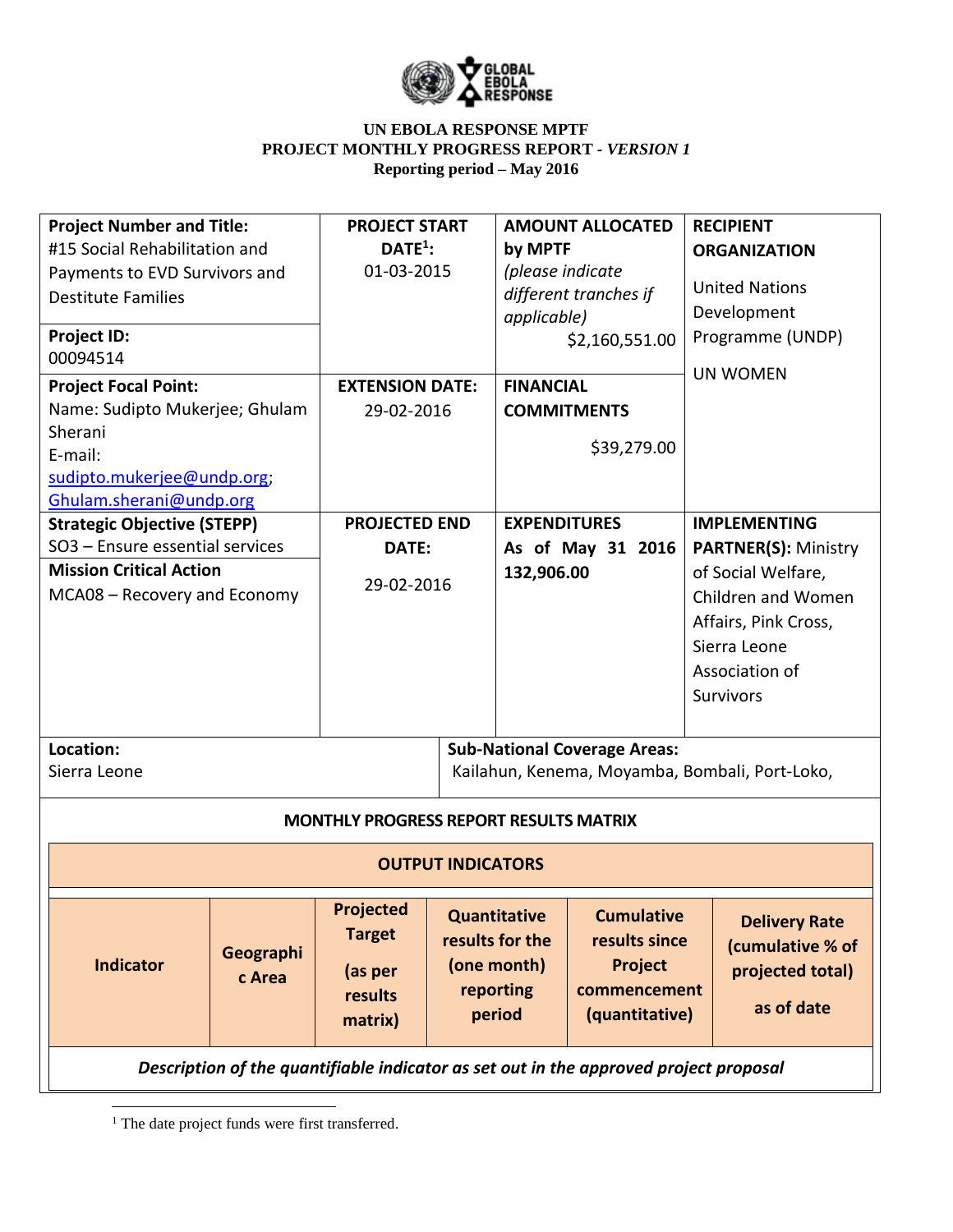

|                                                                                                                        |                                                                                   |      | $\mathbf{A}$                                                     |                                                                                |      |  |  |
|------------------------------------------------------------------------------------------------------------------------|-----------------------------------------------------------------------------------|------|------------------------------------------------------------------|--------------------------------------------------------------------------------|------|--|--|
| # of survivors and<br>destitute families<br>receiving solidarity<br>kits                                               | 5 local<br>councils:<br>Kailahun,<br>Kenema,<br>Moyamba,<br>Port-Loko<br>Bombali  | 500  | 311                                                              | 500                                                                            | 100% |  |  |
| # of survivors and<br>destitute families<br>covered by the<br>social safety net<br>arrangements                        |                                                                                   | 2500 | 311 most<br>vulnerable<br>survivors and<br>destitute<br>families | $\overline{A}$<br>comprehensive<br>list of 311<br>beneficiaries<br>established | 13%  |  |  |
| # of survivors<br>received skills<br>development<br>services                                                           |                                                                                   | 2500 | validated for<br>selection in<br>Kailahun and<br>Kenema          | Selection of<br>most vulnerable<br>beneficiaries                               | 13%  |  |  |
| # of survivors<br>receiving<br>psychosocial,<br>sanitation and<br>hygiene support                                      |                                                                                   | 250  | 100                                                              | 250                                                                            | 100% |  |  |
| <b>EFFECT INDICATORS (if available for the reporting period)</b>                                                       |                                                                                   |      |                                                                  |                                                                                |      |  |  |
| # of survivors and<br>destitute families<br>socially<br>rehabilitated<br>(disaggregated by<br>gender and<br>locations) | districts:<br>Kailahun,<br>Kenema,<br>Moyamba,<br>Bombali,<br>Port-Loko<br>Kambia | 2500 | 500                                                              | 1000                                                                           | 40%  |  |  |
| # of survivors and<br>destitute families<br>able to access<br>basic services<br>through solidarity                     |                                                                                   | 500  | $\boldsymbol{0}$                                                 | 500                                                                            | 100% |  |  |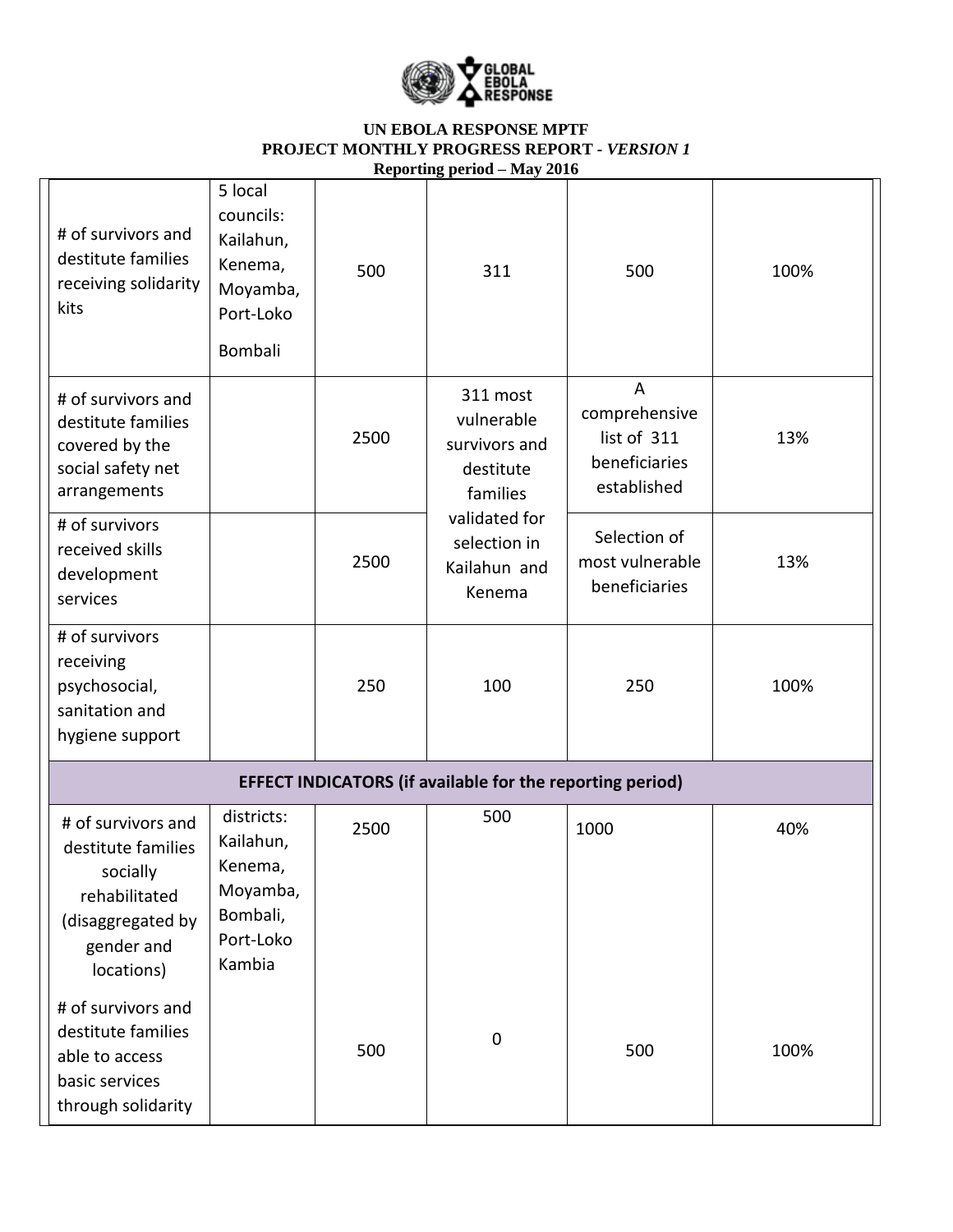

|                    |           |      | $\frac{1}{20100}$ $\frac{1}{20100}$ |             |      |
|--------------------|-----------|------|-------------------------------------|-------------|------|
| package            |           |      |                                     |             |      |
| # of survivors and |           | 2500 | $\boldsymbol{0}$                    | $\mathbf 0$ | 0    |
| destitute families |           |      |                                     |             |      |
| having recovered   |           |      |                                     |             |      |
| a sustainable      |           |      |                                     |             |      |
| livelihood         |           | 250  |                                     | 250         | 100% |
| # of survivors     | Selected  |      |                                     |             |      |
| improving their    | communiti |      |                                     |             |      |
| social re-         | es in     |      |                                     |             |      |
| integration and    | Aberdeen  |      |                                     |             |      |
| hygiene status     |           |      |                                     |             |      |
|                    |           |      |                                     |             |      |

**NARRATIVE**

**Situation Update** (*please describe critical changes, if any, in the situation that affect the project (1-2 paragraphs*)

The validation exercise was enhanced through the various discussions held between the project team, government partners, potential IPs. Each sector wasted no time in expressing the major challenges they were facing in compilation of beneficiary lists since adequate information and accurate knowledge of support services and targeted groups were difficult to access. Both the Eastern Regional Director (ERD) and District Social officers (DSOs). of MSWGCA (Kailahun and Kenema Districts) requested for additional days to share refined beneficiary lists with Project team. On the spots visits to other livelihood projects being implemented in the districts/ chiefdoms and interactive discussions with project managers provided additional information in our mapping of SRPESDF services and target groups.

The beneficiary lists were changed twice and the stipulated time line of the field mission was running out fast, team members expended themselves to work late hours and extensively covered targeted chiefdoms to acquire comprehensive beneficiary lists, endorsed by MSWGCA and SLAES from both districts.

Validation of these two lists from Kailahun and Kenema at its final stage and project implementation will soon commence.

- **Key Achievements** (*please use this section to highlight your key achievements for the month, using bullet points if preferred)*
- Introductory and exit meetings with MSWGCA and SLAES District Representatives from Kailahun and Kenema on the SRPESDF Project.
- MSWGCA and SLAES (Kailahun and Kenema) shared old and new lists of beneficiaries.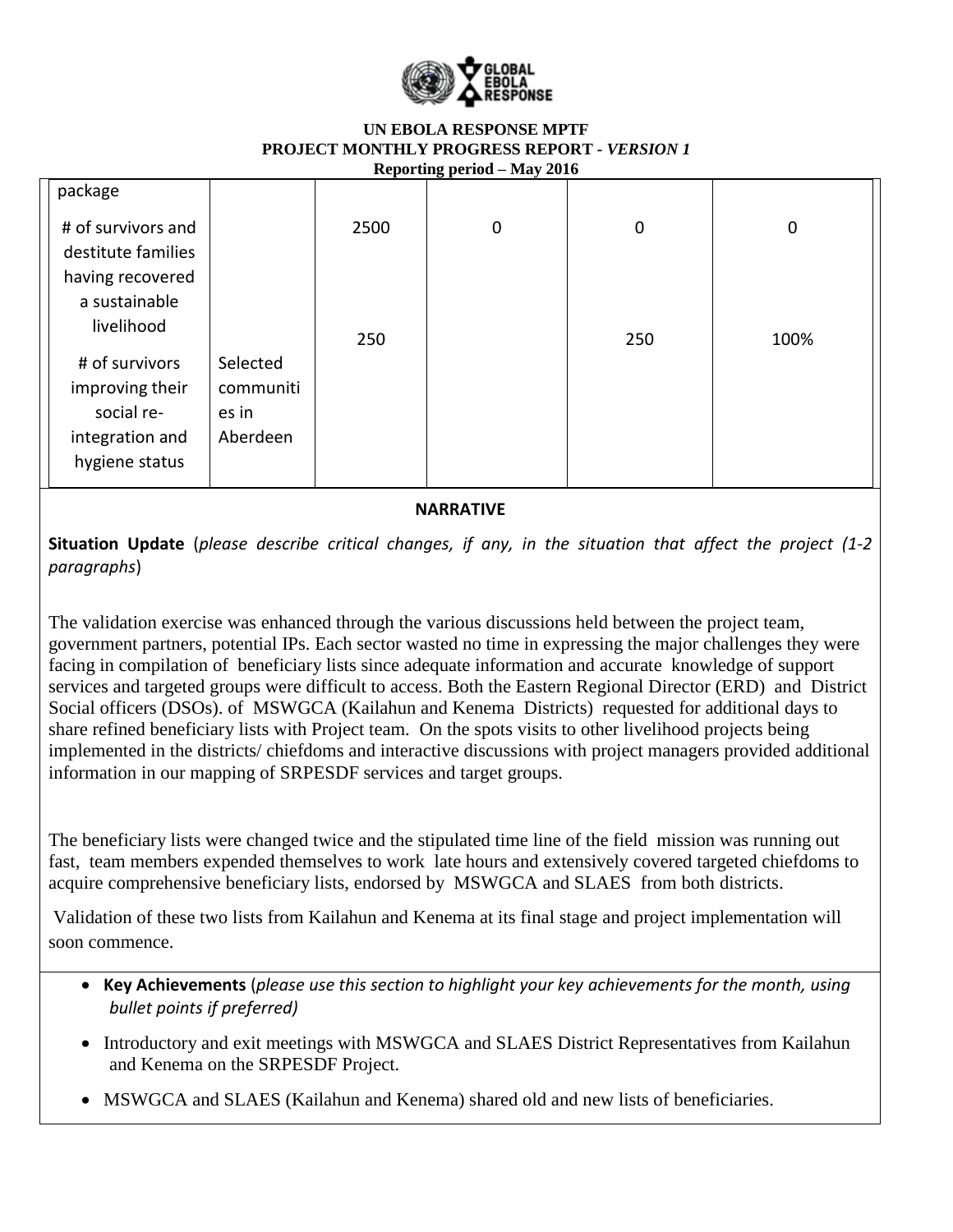

- Team visited and held discussions with other livelihood recovery implementing organizations and partners within the two districts.
- Total of 6 days joint validation exercise successfully completed by project team for

16 Chiefdoms ( Kailahun -13, Kenema -3 )

**Draft validated list of beneficiaries:**

Kailahun - 192 ( Gender mixed)

Kenema - 119 (gender mixed)

SRPESDF Project Team to finalize list of beneficiaries as per project requirement

- *Validation exercise in collaboration with MSWGCA and SLAES completed at district level by project team in Kailahun and Kenema.*
- *Chairman of Sierra Leone Association of Ebola Survivors, Mr. Yilla Sankoh, along with his deputy Mr, Samai summoned the survivors (SLAES) and destitute familiies to their office in Kenema, which served as a meeting point for validation.*
- *The project team conducted interviews, screened survivors discharged certificates, obtained pictures and other vital details from all survivors and destitute families present.(SLAES office, destitute homes in the chiefdoms/districts).*
- *Fruitful meetings and various discussions between project team and MSWGCA, SLAES, other livelihood/Recovery organizations to avoid overlap, established a clear mapping of activities/services, target beneficiaries and operational areas.*
- *The Team held meetings with MSWGCA and SLAES, introducing the project and soliciting their support to ensure the successful implementation of project activities within the district. Both stakeholders, assured the UNDP Team of their commitment but the Representative of the Ministry also noted that they are yet to compile a profile database of active partners within the district and that partners do not share information with the Ministry.*
- Through our discussions with MSWGCA and SLAES, SRPESDF team learned that Welt Hunger Hilfe (WHH) had intervention areas through direct implementation ( chiefdoms/communities ) in Kenema districts, with similar services that SRPESDF project will be implementing. A meeting with Mr. Santigie Kanu, Assistant Project Manager proved to be very informative and helpful.

**Delays or Deviations** (*if any, briefly describe the delays or changes in focus, approach or targets, and provide a short justification for the change (1-2 paragraphs*)

Submission of project proposals from potential implementing partners, especially in the review of